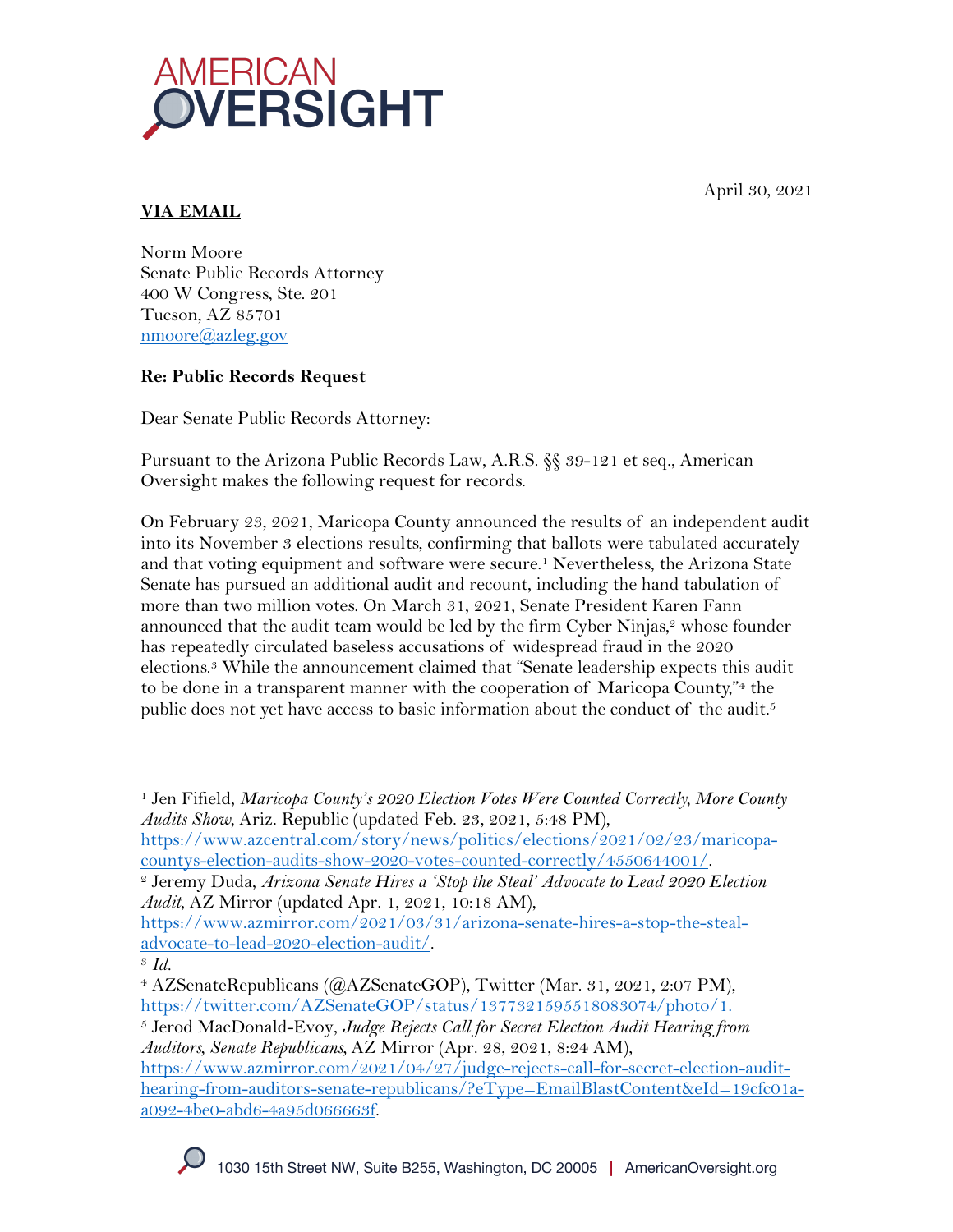Cyber Ninjas has attempted to keep procedural documents regarding protecting voter privacy out of public view even as the hand counting of <code>ballots</code> is already in process. $^6$ 

American Oversight seeks records with the potential to shed light on the Senate's audit of Maricopa County's election results, including plans to protect the security of confidential voter information, paper ballots, and election equipment. As explained more fully below, prompt disclosure of these records is crucial to meaningfully inform the public about the details of the audit process before the auditors have finished reviewing ballots and handling election equipment.

## **Requested Records**

American Oversight requests that your office promptly produce the following records:

- 1. Complete copies (including any attachments) of any contract, sub-contract, amendment, memorandum of understanding, or other written agreement related to the execution of the audit of the 2020 election results being conducted by Cyber Ninjas, including the lease for use of the Veterans Memorial Coliseum; any contracts with third-party security and transportation; and any agreements regarding the recruitment and training of volunteers to assist in the audit.
- 2. Project plans or other documents detailing the steps or procedures to be followed in "Vote Count & Tally Phase" and "Electronic Voting System Phase" of the audit,<sup>7</sup> including plans for the accessing, storing, and handling of physical ballots, confidential voter information, voting equipment, and voting software.
- 3. Records provided to the Senate sufficient to show a breakdown of the projected costs of the audit, including justifications for the specified \$150,000 value of the contract,<sup>8</sup> or other documents reflecting the budget for the audit.
- 4. Records identifying the precincts to be canvassed in the "Registration and Votes Cast Phase"9 of the audit and any justification for the selection of those precincts.

https://www.azmirror.com/2021/04/29/cyber-ninjas-releases-its-election-auditpolicies-after-court-order/.<br>7 Statement of Work between Cyber Ninjas Inc. and Arizona State Senate, Mar. 31,

<sup>6</sup> Jeremy Duda, *Cyber Ninjas Releases Its Election Audit Policies After Court Order,* AZ Mirror (updated Apr. 29, 2021, 2:41 PM),

<sup>2021,</sup> https://www.documentcloud.org/documents/20536503-cyber-ninjas-sowexecuted-33121.

<sup>8</sup> *Id.*

<sup>9</sup> *Id.*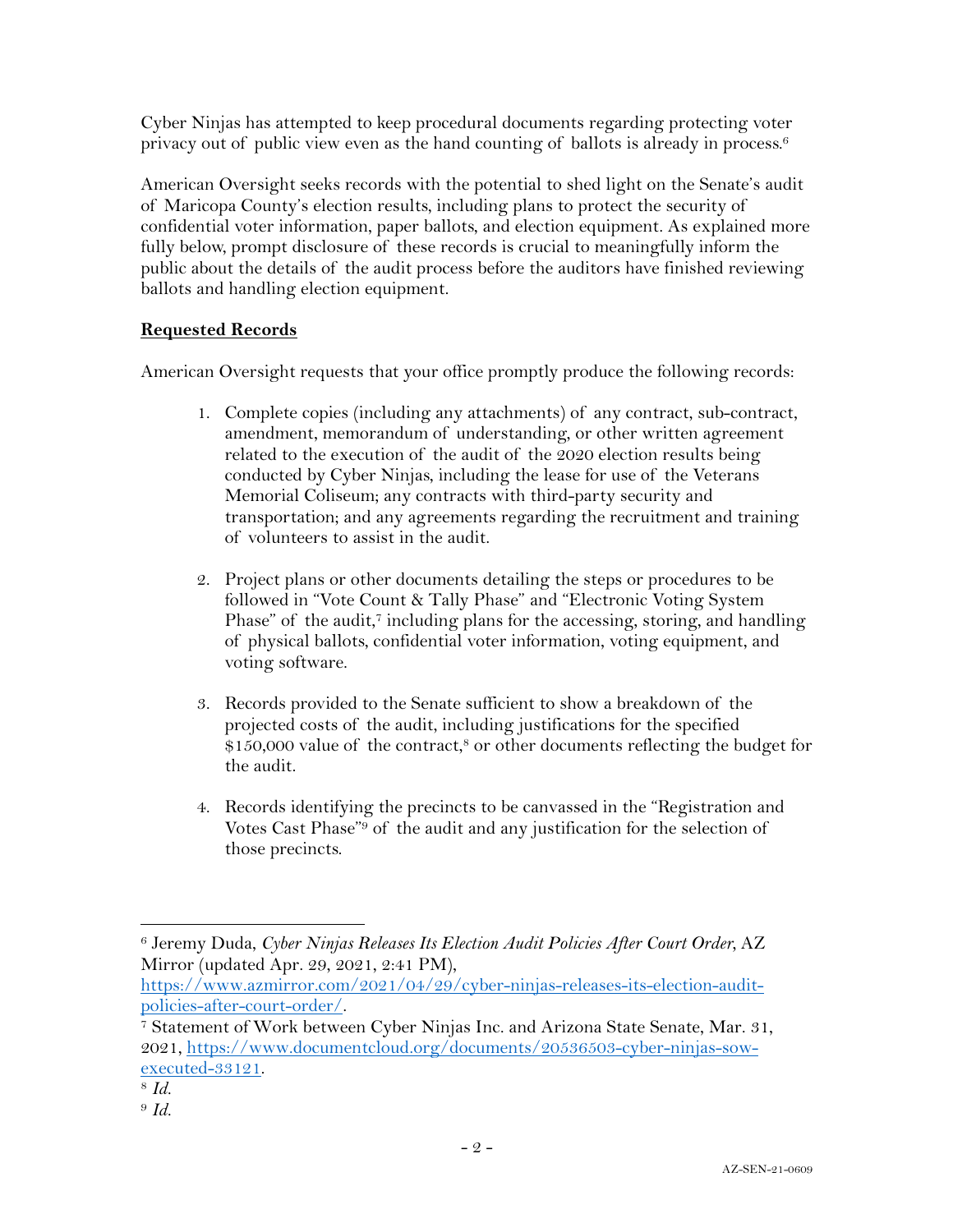5. Scripts or other guidelines or protocols to be used by the auditors for contacting individual voters by phone, in person or electronically during the "Registration and Votes Cast Phase"10 of the audit.

Please provide all responsive records from February 1, 2021, through the date the search is conducted.

"Prompt" disclosure of these records is crucial to meaningfully inform the public on the details and scope of the audit process while the public still has an opportunity to affect the conduct of the process. The public has a legitimate interest in the manner in which the audit is conducted, as serious concerns exist with regard to protecting voter privacy, including the physical security of the facility where votes are being counted and the mishandling of paper ballots.<sup>11</sup> Further, the current audit—the second of its kind—raises potential questions concerning the integrity of certain state government officials, including the extent to which these actors seek to undermine public confidence in the electoral process. Former Arizona Secretary of State Ken Bennett, who is acting as liaison between Cyber Ninjas and the Senate, encouraged the public to fund<sup>12</sup> the audit's estimated \$2.8 million goal through a site which explicitly labels the operation as "the most in-depth Election Fraud Audit that has ever been performed."13

Disclosure of the requested records is only meaningful if it occurs sufficiently promptly to inform the public about the process while there is still time for them to petition their government to alter the process. Under the direction of Cyber Ninjas, more than 100,000 paper ballots have already been counted. <sup>14</sup> Disclosure of records after the recount has been completed would be too late to prevent any potential harms resulting from those processes.

### **Statement of Noncommercial Purpose**

<sup>10</sup> *Id.* 

<sup>11</sup> Andrew Oxford, *Privacy of Voters Worries Judge as Arizona Senate's Count of November Ballots Continues*, AZ Central (Apr. 27, 202, updated 6:22 PM MST),

https://www.azcentral.com/story/news/politics/elections/2021/04/27/arizona-auditjudge-concerned-voter-protections-during-recount/4855290001/.

<sup>12</sup> Rosalind S. Helderman & Josh Dawsey, A*s Trump Seizes on Arizona Ballot Audit, Election Officials Fear Partisan Vote Counts Could be the Norm in Future Elections*, Wash. Post (Apr. 29, 2021, 3:05 PM EDT), https://www.washingtonpost.com/politics/trumparizona-recount/2021/04/29/bcd8d832-a798-11eb-bca5-048b2759a489\_story.html. 13 *About the Audit*, The America Project, (last visited Apr. 29, 2021),

https://fundtheaudit.com/maricopa/.

<sup>14</sup> Maria Polleetta & Piper Hansen, *Here's What Happened at the Arizona Election Audit of Maricopa County Ballots*, AZ Central (Apr. 28, 2021, updated Apr. 29, 2021, 8:05 AM MST), https://www.azcentral.com/story/news/politics/arizona/2021/04/28/arizonaelection-audit-what-happened-ballot-counting-april-28/4876185001/.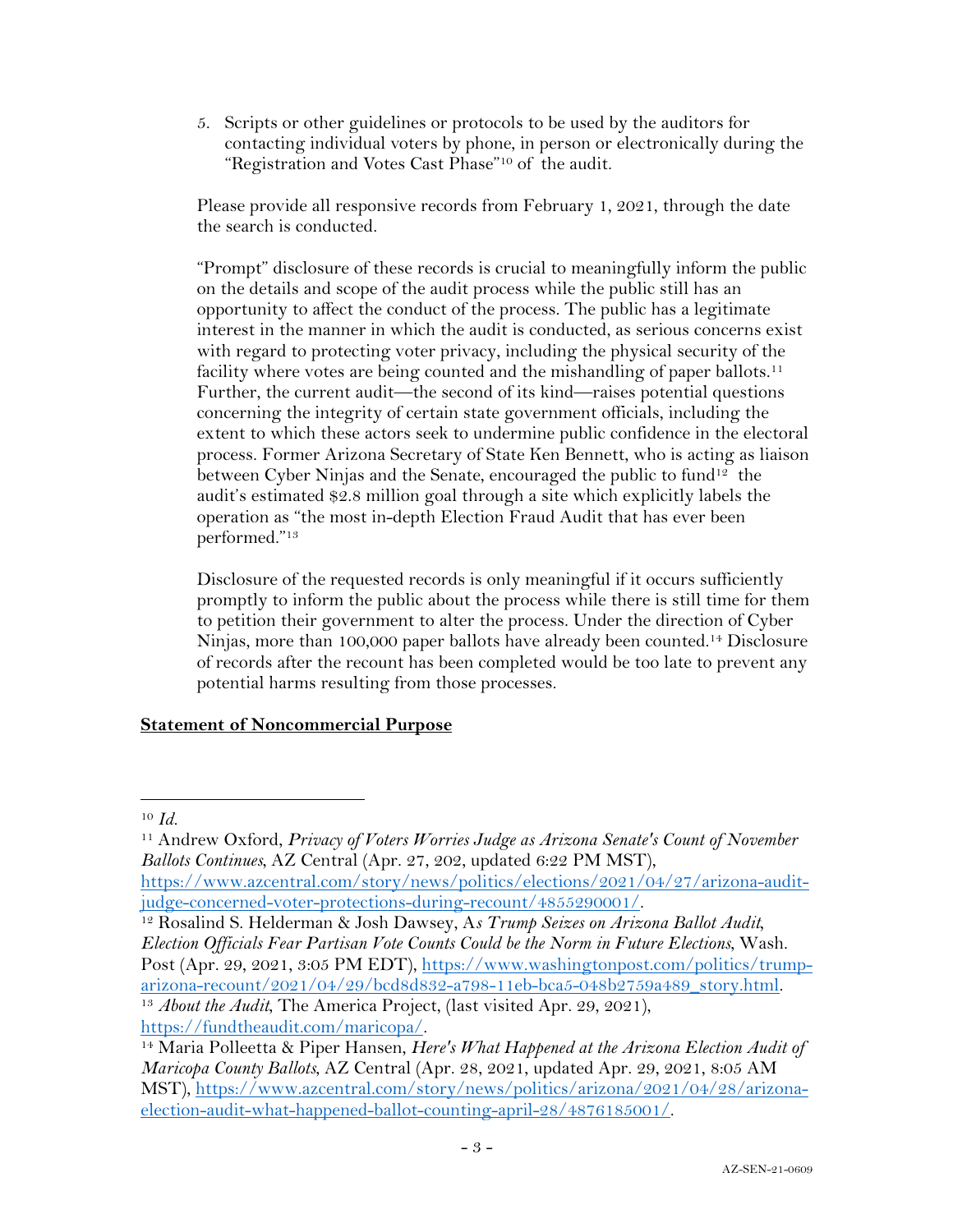This request is made for noncommercial purposes. American Oversight seeks records regarding the Arizona State Senate's audit of Maricopa County's 2020 election results. Records with the potential to shed light on this matter would contribute significantly to public understanding of operations of the government, including how the Senate's chosen contractors plan to protect the privacy of voters and maintain the security of confidential voter files and election infrastructure. 15

Because American Oversight is a  $501(c)(3)$  nonprofit, this request is not in American Oversight's financial interest and is not made for a commercial purpose. American Oversight's mission is to promote transparency in government, to educate the public about government activities, and to ensure the accountability of government officials. American Oversight uses the information gathered, and its analysis of it, to educate the public through reports, press releases, or other media. American Oversight also makes materials it gathers available on its public website and promotes their availability on social media platforms, such as Facebook and Twitter.<sup>16</sup>

Because this request is made for noncommercial purposes, American Oversight requests that any fees charged in connection with processing this request be limited to copying and postage charges, if applicable.17 Please notify American Oversight of any anticipated fees or costs in excess of \$100 prior to incurring such costs or fees.

#### **Guidance Regarding the Search & Processing of Requested Records**

In connection with its request for records, American Oversight provides the following guidance regarding the scope of the records sought and the search and processing of records:

■ Please search all locations and systems likely to have responsive records, regardless of format, medium, or physical characteristics. For instance, if the request seeks "communications," please search all locations likely to contain communications, including relevant hard-copy files, correspondence files, appropriate locations on hard drives and shared drives, emails, text messages or other direct messaging systems (such as iMessage, WhatsApp, Signal, or Twitter direct messages), voicemail messages, instant messaging systems such as Lync or ICQ, and shared messages systems such as Slack.

*<sup>15</sup> See supra, notes 5 & 6.*

<sup>&</sup>lt;sup>16</sup> American Oversight currently has approximately 15,690 page likes on Facebook and 106,200 followers on Twitter. American Oversight, Facebook,

https://www.facebook.com/weareoversight/ (last visited Apr. 30, 2021); American Oversight (@weareoversight), Twitter, https://twitter.com/weareoversight (last visited Apr. 30, 2021).

<sup>17</sup> A.R.S. § 39-121.01(D)(1); *see also Hanania v. City of Tucson*,128 Ariz. 135, 624 P.2d 332 (Ct. App. 1980). Furthermore, because this request is for noncommercial purposes, additional fees provided for under A.R.S.  $\frac{6}{9}$  39-121.03(A) are not applicable and should not be assessed.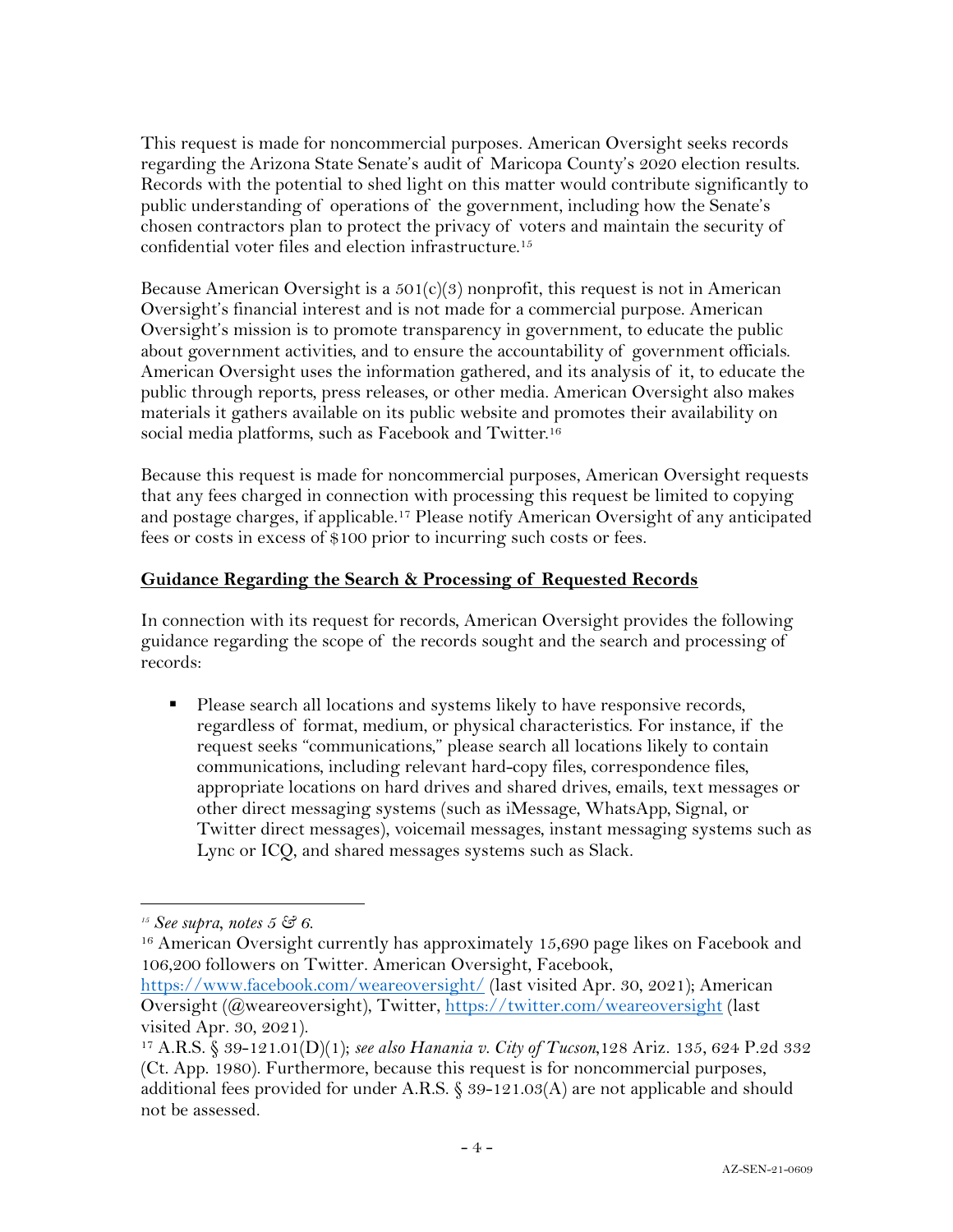- § In conducting your search, please understand the terms "record," "document," and "information" in their broadest sense, to include any written, typed, recorded, graphic, printed, or audio material of any kind. We seek records of any kind, including electronic records, audiotapes, videotapes, and photographs, as well as letters, emails, facsimiles, telephone messages, voice mail messages and transcripts, notes, or minutes of any meetings, telephone conversations or discussions.
- Our request for records includes any attachments to those records or other materials enclosed with those records when they were previously transmitted. To the extent that an email is responsive to our request, our request includes all prior messages sent or received in that email chain, as well as any attachments to the email.
- § Please search all relevant records or systems containing records regarding agency business. Do not exclude records regarding agency business contained in files, email accounts, or devices in the personal custody of your officials, such as personal email accounts or text messages.
- If any records are withheld in full or in part, pursuant to A.R.S. § 39- $121.01(D)(2)$ , please provide an index of records or categories of records that have been withheld and the reasons the records or categories of records have been withheld.
- In the event some portions of the requested records are properly exempt from disclosure, please disclose any reasonably segregable non-exempt portions of the requested records. If a request is denied in whole, please state specifically why it is not reasonable to segregate portions of the record for release.
- Please take appropriate steps to ensure that records responsive to this request are not deleted by the agency before the completion of processing for this request. If records potentially responsive to this request are likely to be located on systems where they are subject to potential deletion, including on a scheduled basis, please take steps to prevent that deletion, including, as appropriate, by instituting a litigation hold on those records.

### **Conclusion**

If you have any questions regarding how to construe this request for records or believe that further discussions regarding search and processing would facilitate a more efficient production of records of interest to American Oversight, please do not hesitate to contact American Oversight to discuss this request. American Oversight welcomes an opportunity to discuss its request with you before you undertake your search or incur search or duplication costs. By working together at the outset, American Oversight and your agency can decrease the likelihood of costly and time-consuming litigation in the future.